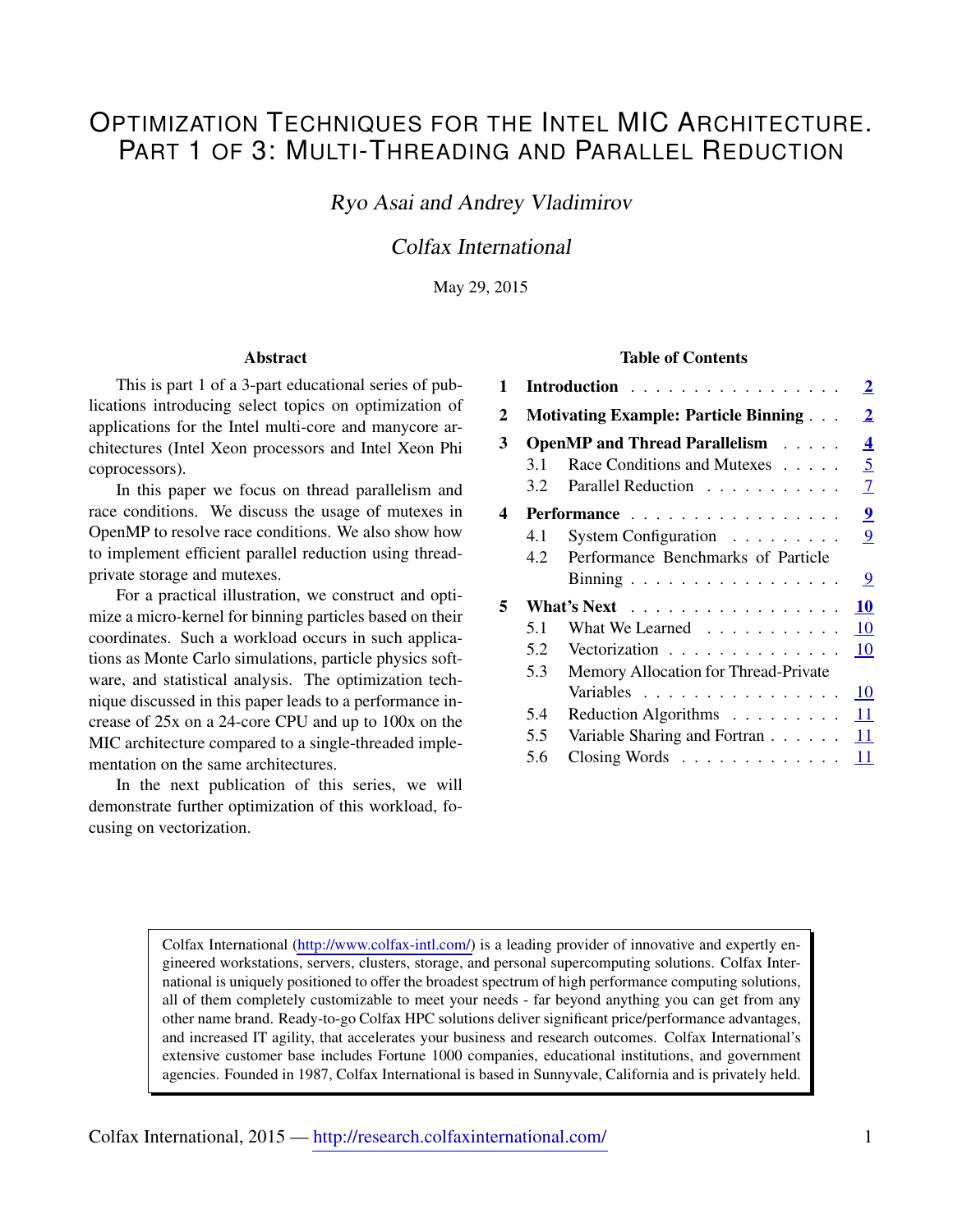# <span id="page-1-0"></span>1. INTRODUCTION

This paper begins a 3-part series of educational publications on performance optimization in applications for Intel Xeon Phi coprocessors. In this publication, we will focus on some aspects of thread parallelism implementation in the OpenMP framework.

Optimization of multi-threading on Intel Xeon Phi coprocessors requires controlling synchronization, exposing sufficient parallelism, tuning thread affinity, improving load balance and avoiding false sharing. An extensive discussion of these techniques is presented in our book, "Parallel Programming and Optimization with Intel Xeon Phi Coprocessors, 2nd Edition" [\[2\]](#page-10-3). In this paper, we demonstrate one of these techniques: control of synchronization in parallel reduction with the help of thread-private containers.

# <span id="page-1-1"></span>2. MOTIVATING EXAMPLE: PARTICLE BINNING

To illustrate our discussion of multi-threading and race conditions, we will consider the problem of binning. Suppose that we have data coming from a simulation or from an experiment on particles moving in a cylindrical particle detector (see Figure [1\)](#page-1-2). The particle positions are reported in polar coordinates, and our interest is to bin these particles into bins defined in Cartesian coordinates. Workloads like this may occur in particle physics (for example, to detect particle tracks — see [\[3\]](#page-10-4)), in Monte Carlo simulations and also in statistics where data transformation and binning takes place.

<span id="page-1-2"></span>

Figure 1: Workload illustration: take polar particle coordinates and compute particle counts in bins on the Cartesian grid.

For our specific problem, assume that the raw particle data comes in the form of a structure containing arrays r and phi. These arrays that contain the radii and the polar angles, respectively, of each particle. Listing [1](#page-2-0) illustrates this data structure.

Our task is to compute the output data, which is a 2-dimensional array containing the counts of particles in the respective bins on a 2-dimensional Cartesian grid. Listing [2](#page-2-1) illustrates the output data type.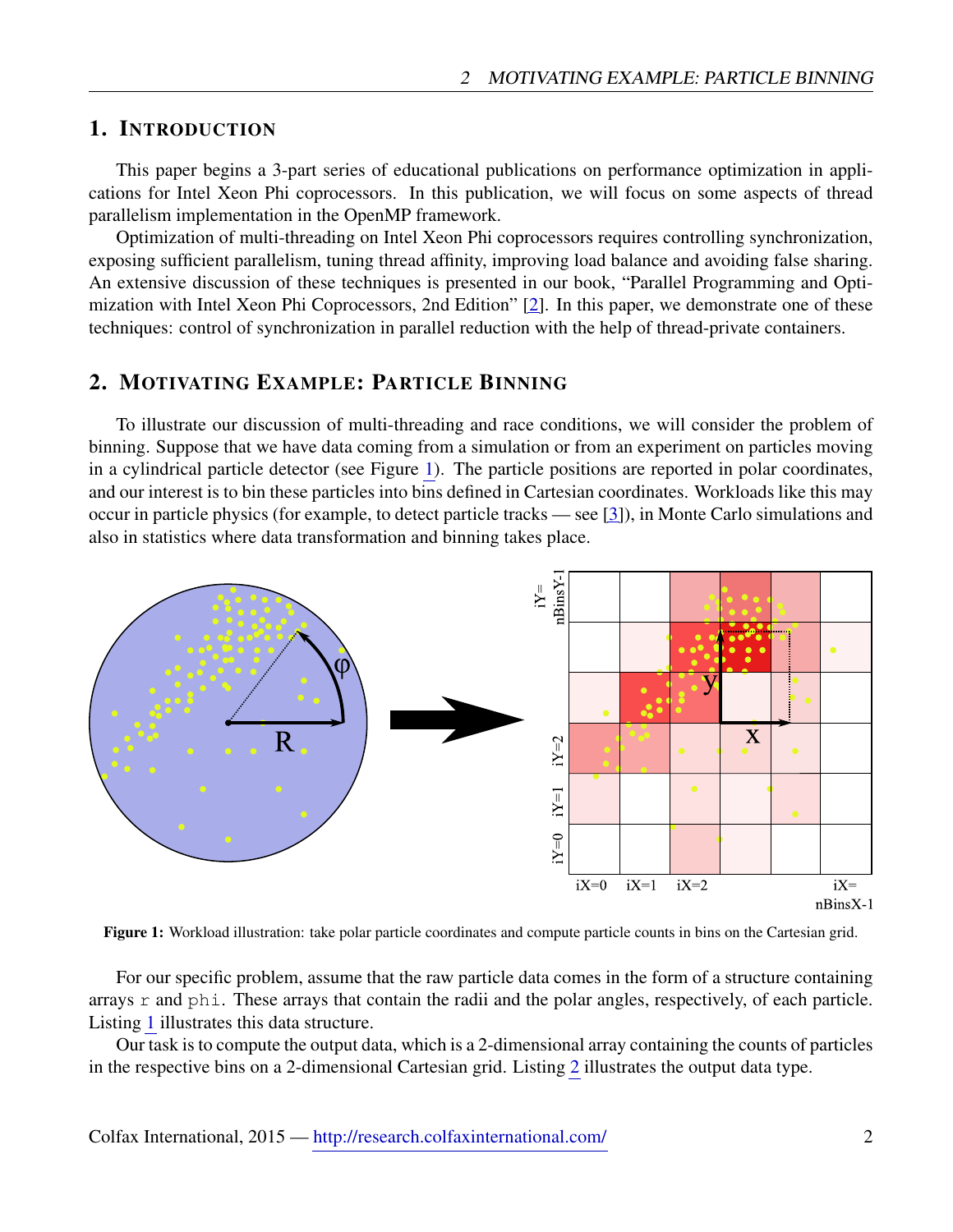```
 struct InputDataType {
    int numDataPoints; // Using value 2ˆ27
_3 FTYPE* r; // FTYPE==real for single precision,
_4 FTYPE* phi; // FTYPE==double for double precision
5\};
```
Listing 1: Input data structure: polar coordinates of particles.

```
 // Using nBinsX = nBinsY = 10
 typedef int BinsType[nBinsX][nBinsY];
```
Listing 2: Output data structure: counts of particles in bins on the Cartesian grid.

We will assume nBinsX=nBinsY= 10 and numDataPoints=  $2^{27}$  (a large enough number so that input arrays do not fit in the level-2 cache of the system).

A non-optimized scalar C code that performs the binning is shown in Listing [3.](#page-2-2) This code is not protected from situations when the converted x or y coordinates is outside the range ( $xMin...xMax$ ) or (yMin. . . yMax), respectively. We assume that the user of the function is responsible for ensuring that the input arrays have only valid entries. For definitions of COS and SIN, see Section [4.2.](#page-8-2)

```
 void BinParticlesReference(InputDataType & inputData, BinsType & outputBins) {
     // Reference implementation: scalar, serial code without optimization
3
 // Loop through all particle coordinates
\mathbf{for} (int i = 0; i < inputData.numDataPoints; i++) {
 // Transforming from cylindrical to Cartesian coordinates:
7 const FTYPE x = inputData.r[i]*COS(inputData.phi[i]);
8 const FTYPE y = inputData.r[i]*SIM(inputData.php[i]);
9
10 // Calculating the bin numbers for these coordinates:
\begin{bmatrix} 11 \end{bmatrix} const int iX = int ((x - xMin) *binsPerUnitX);
|12| const int iY = int ((y - yMin) *binsPerUnitY);
13
|14| // Incrementing the appropriate bin in the counter:
\vert 15 \vert outputBins [iX] [iY] ++;
16 }
17
```
Listing 3: Non-Optimized binning code.

Code in Listing [3](#page-2-2) is not optimal, because it does not use multi-threading to scale the application across multiple cores. On the 7100-series Intel Xeon Phi coprocessor, for example, this means that only one out of the 244 logical processors will be used by this application. Implementing thread parallelism is a pre-requisite for achieving good performance on massively parallel architectures one encounters in high performance computing platforms today.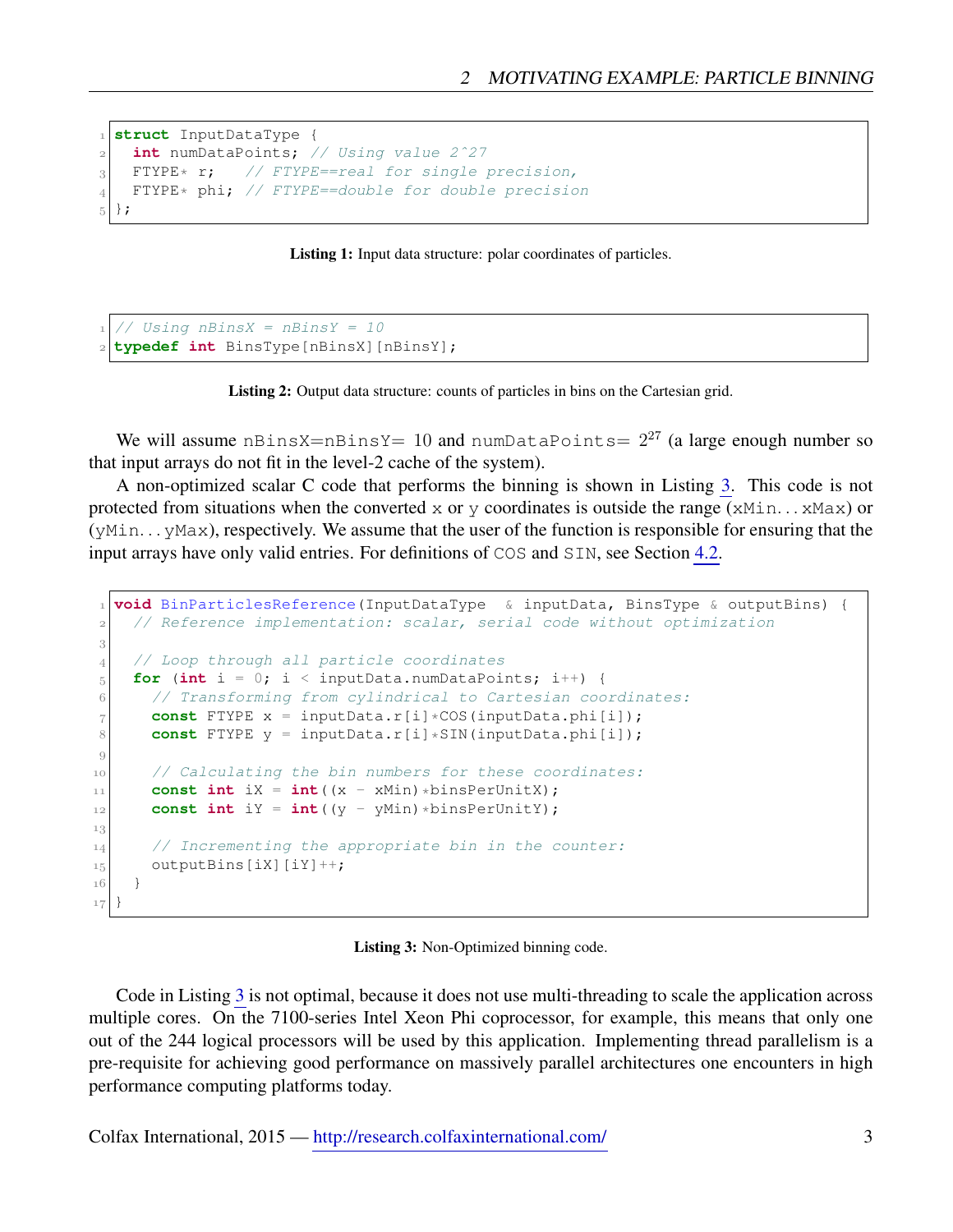# <span id="page-3-0"></span>3. OPENMP AND THREAD PARALLELISM

While there are many ways to run an application like in Listing [3](#page-2-2) on multiple cores, we will use one of the most popular parallel frameworks: OpenMP. If you are not familiar with OpenMP, you can come to grips with it by continuing to read this paper. Additionally, a brief introduction to OpenMP may be found in our book [\[2\]](#page-10-3), in Intel's video course [\[4\]](#page-10-5), in the OpenMP standard specifications [\[5\]](#page-10-6) or a number of tutorials available online and in print.

The OpenMP API consists of a set of directives, called pragmas, that the programmer inserts in the code to request running a piece of code in multiple threads. Threads are managed by the OpenMP runtime and usually one or two threads per core are used in Intel Xeon processors, and up to 4 threads per core in Intel Xeon Phi processors (MIC architecture).

The OpenMP pragma that creates threads is #pragma omp parallel. It can be combined with the pragma for to distribute the iterations of a loop across these multiple threads. One might try to use these pragmas to enable multi-threading as shown in Listing [4.](#page-3-1)

```
 void BinParticles_INCORRECT(InputDataType & inputData, BinsType & outputBins) {
 // Parallel, but incorrect implementation with OpenMP
\sqrt{3} // Loop through all particle coordinates
5 // from multiple threads
 #pragma omp parallel for
\tau for (int i = 0; i < inputData.numDataPoints; i++) {
 // Transforming from cylindrical to Cartesian coordinates:
9 const FTYPE x = inputData.r[i] * COS(inputData.php[i]);10 const FTYPE y = inputData.r[i]*SIN(inputData.php[i]);11|12| // Calculating the bin numbers for these coordinates:
\begin{bmatrix} 13 \end{bmatrix} const int iX = int ((x - xMin) *binsPerUnitX);
|u_4| const int iY = int ((y - yMin) *binsPerUnitY);
1516 // Incrementing the appropriate bin in the counter...
|17| // PROBLEM! Race condition in this line.
 // Code produces incorrect and unpredictable results
_{19} outputBins[iX][iY]++;
\left| \begin{array}{c} 20 \end{array} \right|21}
```
The execution of this function will begin in one thread. When the code reaches the line with the #pragma, multiple threads will be spawned. By default, as many threads are created as there are logical processors in the system. For example, in an Intel Xeon Phi 7120P coprocessors, 244 threads are created. Threads will be distributed across cores, and therefore more computational resources will be available to the application. The iterations of the loop will be distributed across threads, and therefore the code execution time may be shortened.

However, this code has a big problem: it produces incorrect and unpredictable results. The next section gives more details on the situation.

Listing 4: Binning code. Parallel, but incorrect implementation: race condition in line 19.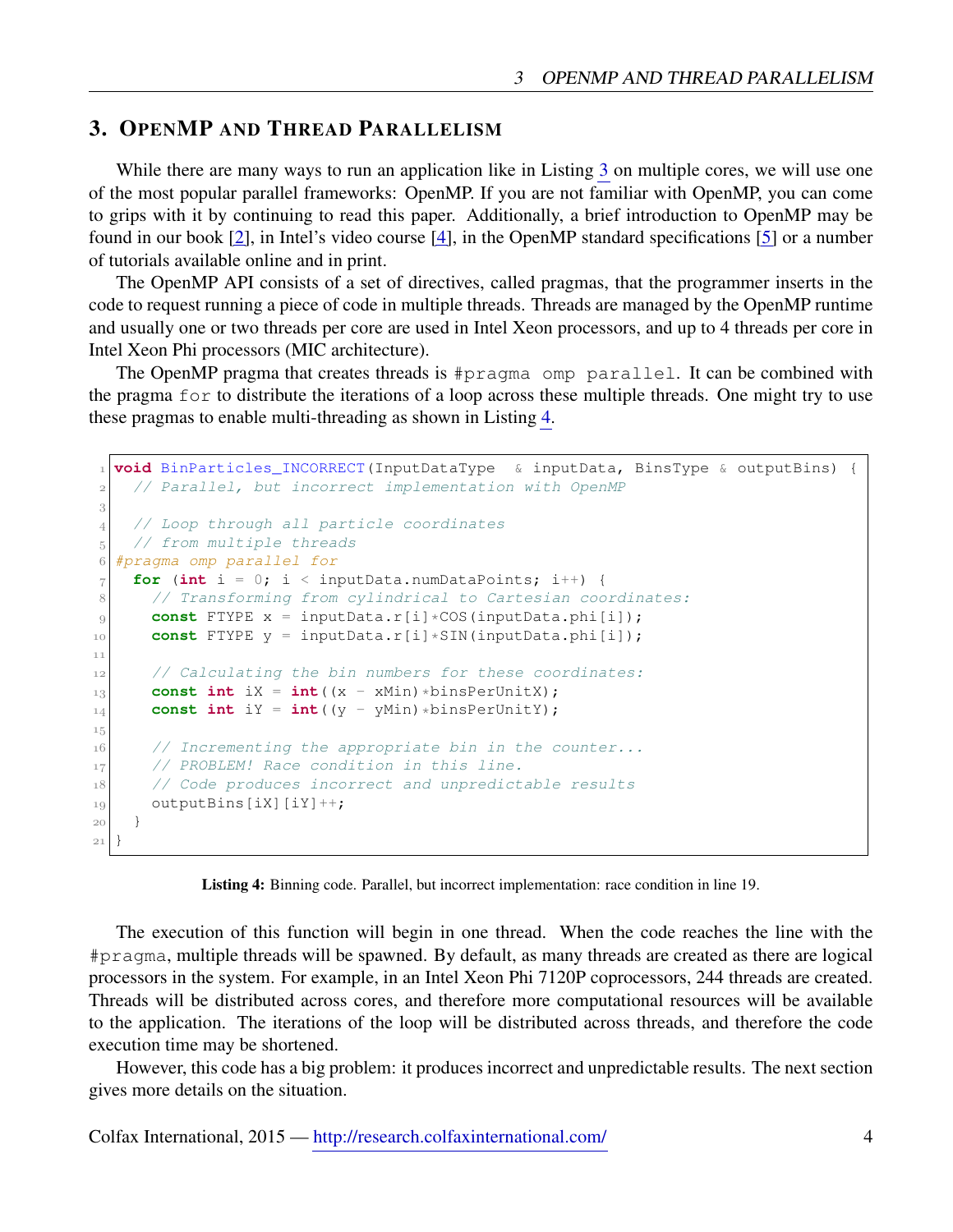# <span id="page-4-0"></span>3.1. RACE CONDITIONS AND MUTEXES

In applying thread-parallelism to an application, one of the most common pitfalls that software developers encounter is what is called a "race condition". Race conditions occur when multiple threads attempt to access the same memory address concurrently and one or more of these accesses is a write operation. The order of these accesses cannot be guaranteed at runtime, and therefore the code may produce incorrect results, which will be different from run to run.

Figure [2](#page-4-1) (left panel) demonstrates schematically how race conditions occur. When two threads must increment a variable shared between them, the two threads may simultaneously read the same state of the variable. In such a case, only the write of the slower thread survives; the first write is lost. Note that race conditions will not make the application crash; they will simply produce incorrect results.

<span id="page-4-1"></span>

Figure 2: *Left*: Schematic illustration of race conditions. The result must be three, however, because of the race condition, the result is two. *Right*: Usage of a mutes resolves the race condition.

To ensure that every write to a shared variable is respected, we can use a thread synchronization construct called a "mutex" (mutually exclusive events). A mutex can limit certain operations to be carried out only by one thread at a time. Mutexes resolve race conditions because we can guarantee that once a thread, say thread 2, reads a shared variable, the shared variable is not read by any other thread until the write operation by thread [2](#page-4-1) is completed. This is illustrated in Figure 2 (right panel).

OpenMP supports two types of mutexes: critical sections and atomic operations. Critical sections are created by using #pragma omp critical inside the parallel region, and placing the protected code in the scope of this pragma. Only one thread at a time will be able to execute this code. Atomic operations are executed by using #pragma omp atomic before certain operations (such as sums, multiplications, increments, assignments, reads, etc.) on scalar variables.

Listing [5](#page-5-0) demonstrates the usage of these mutexes. The advantage of the critical section is that it can be used for any instruction, including user-defined functions, and can mark a whole block of code to be executed by only one thread at a time. Its drawback is that it is more expensive than an atomic operation. On the other hand, the drawback of omp atomic is that it is only supported for certain operations on scalar variables, and can only protect the line immediately following the pragma (see details in [\[2,](#page-10-3) [4,](#page-10-5) [5\]](#page-10-6)).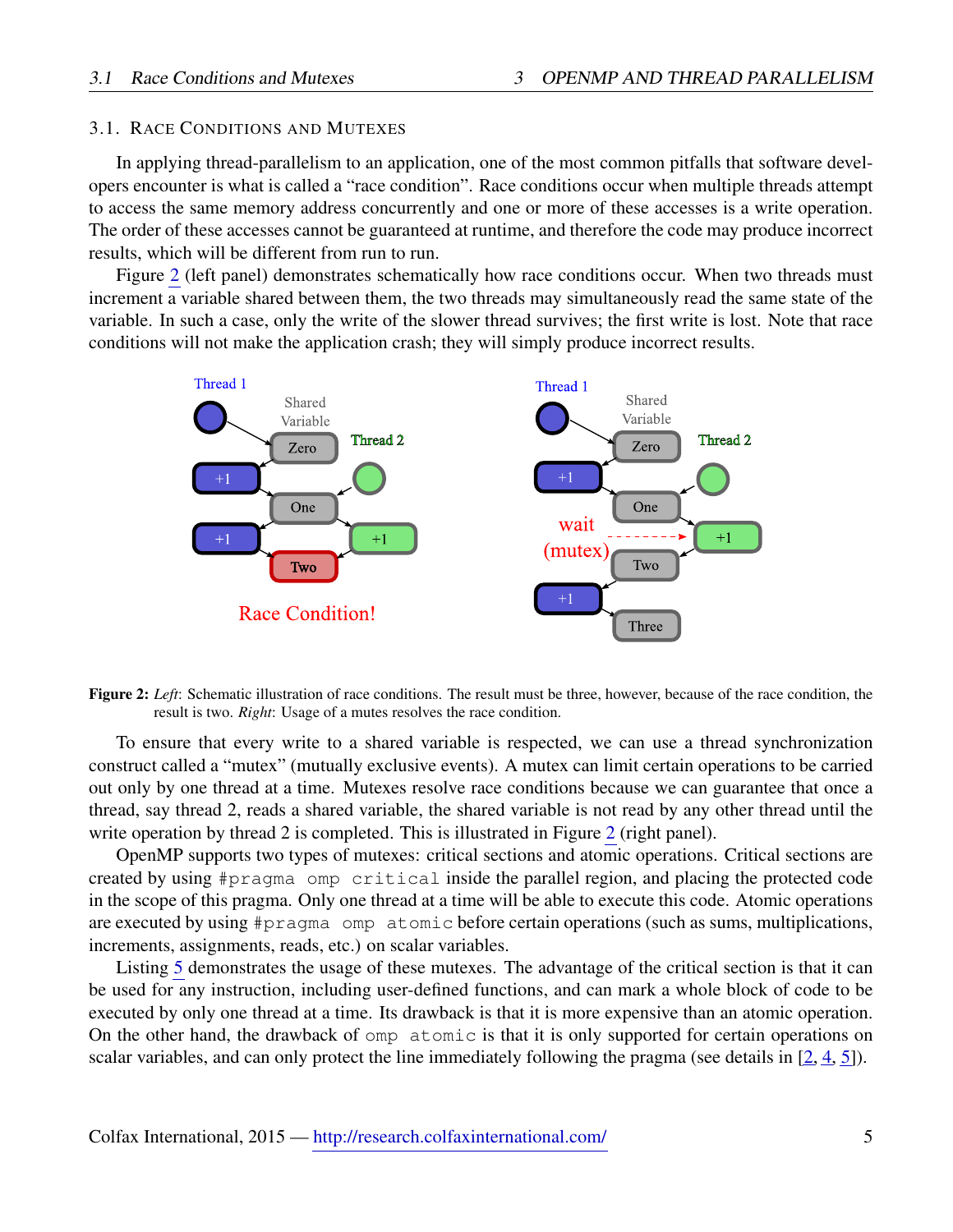```
 int sharedVariable = 0;
 #pragma omp parallel for
_{3} for (int i = 0; i < n; i++){
 #pragma omp critical
5 { // Heavy-weight critical section mutex:
6 sharedVariable++; \frac{1}{2} Only one thread at a time will enter this scope
7}
 // Alternatively, a light-weight atomic mutex:
 #pragma omp atomic
\begin{array}{c|c|c|c|c|c} \text{shared\_variable++} & // Only one thread at a time increments shared\_variable\\ \end{array} }
```
Listing 5: Usage of #pragma omp atomic and #pragma omp critical.

Let's see what happens if we protect the race condition in the increment operation in our binning code with an atomic construct as in Listing [6.](#page-5-1)

```
 void BinParticles_0(const InputDataType & inputData, BinsType & outputBins) {
 // Thread-parallel implementation with atomics
3
 // Loop through all particle coordinates with multiple threads
 #pragma omp parallel for
6 for (int i = 0; i < inputData.numDataPoints; i++) {
\overline{7} // Transforming from cylindrical to Cartesian coordinates:
9 const FTYPE x = inputData.r[i] *COS(inputData.phi[i]);
10 const FTYPE y = inputData.r[i] \starSIN(inputData.phi[i]);
\overline{11}12 // Calculating the bin numbers for these coordinates:
\begin{bmatrix} 13 \end{bmatrix} const int iX = int ((x - xMin) *binsPerUnitX);
|u_4| const int iY = int ((y - yMin) *binsPerUnitY);
1516 // Incrementing the appropriate bin in the counter,
|17| // protecting race condition with atomics
 #pragma omp atomic
_{19} outputBins[iX][iY]++;
20 }
21}
```
Listing 6: Binning code. Parallel and correct, but inefficient implementation.

Now our code is parallel, and it produces correct results. However, as performance measurements show (see Section [4.2\)](#page-8-2), the performance of this code is unsatisfactory. On the CPU we did not gain any performance over the single-threaded implementation (Listing [3\)](#page-2-2). On an Intel Xeon Phi coprocessor we achieved a speedup up to 12x, however, this is much less than the number of cores in the coprocessor.

The problem is that mutexes make the results correct at the cost of serializing the application. Even a small fraction of serialization in the context of running 244 threads on the Intel MIC architecture leads to very steep performance penalties (see Amdahl's law [\[6\]](#page-10-7)). To optimize the code, we have to use thread synchronization sparingly. This can be done with a parallel reduction implementation shown in Section [3.2.](#page-6-0)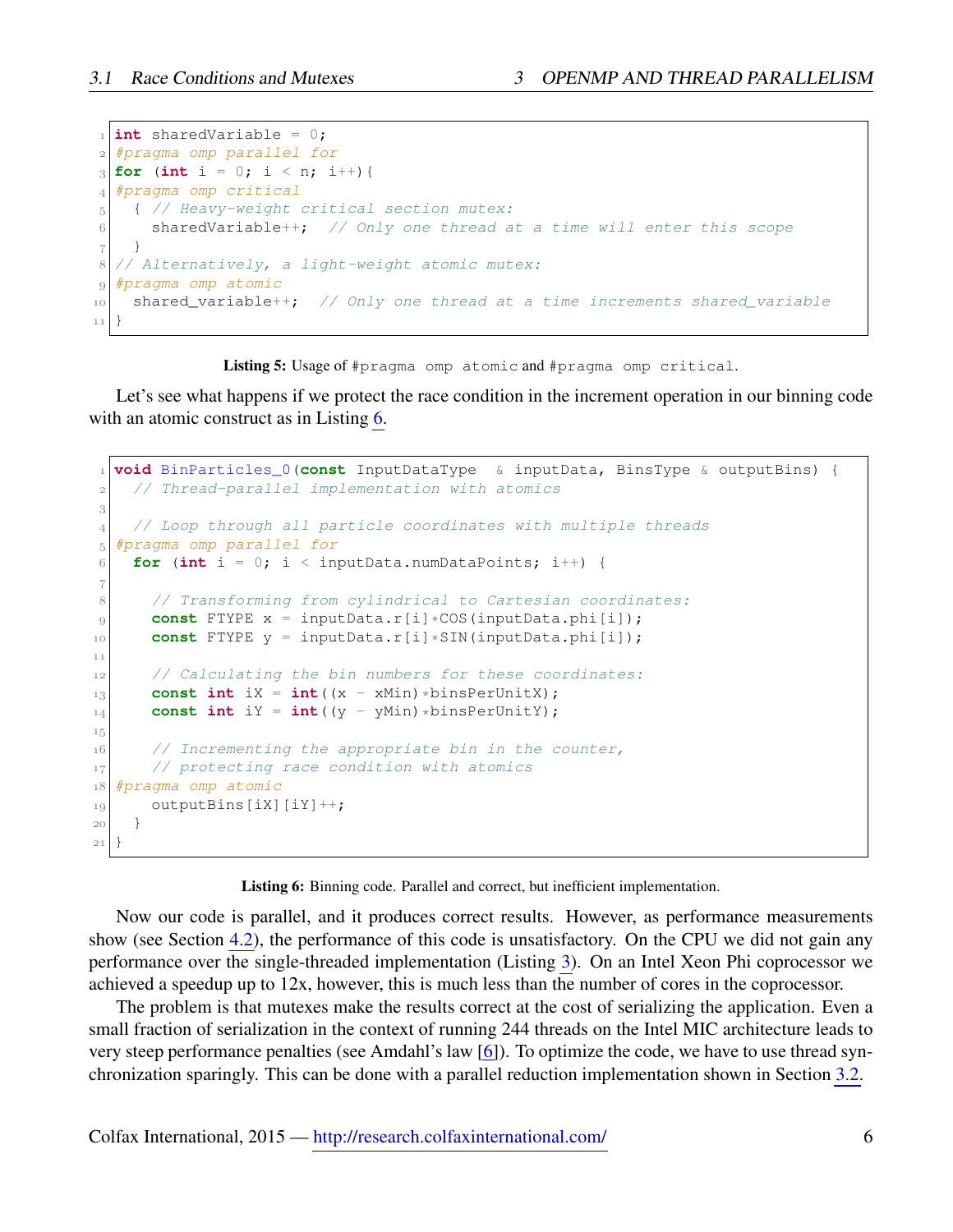## <span id="page-6-0"></span>3.2. PARALLEL REDUCTION

Parallel algorithms that require synchronization only to modify a common quantity can be expressed in terms of parallel reduction. This is possible when the operation with which the common quantity is modified is *associative*, i.e., the order of operations does not affect the result. OpenMP has builtin functionality for reduction on scalar variables in the form of reduction clause (see, e.g., [\[2,](#page-10-3) [4,](#page-10-5) [5\]](#page-10-6)). However, in the case of particle binning, we are reducing into a 2-dimensional array, so we will demonstrate an alternative approach. We will instrument a reduction algorithm using private variables and minimal synchronization.

With the private variable method, each thread must have a private variable of the same type as the global reduction variable. In each thread, the reduction operation is applied to that private variable without synchronization with other threads. At the end of the loop, critical sections or atomic operations are used to reduce (i.e., accumulate) the values of the private variables from each thread into the global variable. Figure [3](#page-6-1) illustrates this approach.

<span id="page-6-1"></span>

Figure 3: *Left*: Schematic illustration of race conditions. The result must be three, however, because of the race condition, the result is two. *Right*: Usage of a mutes resolves the race condition.

Code implementing parallel reduction with private variables schematically looks like in Listing [7.](#page-6-2)

```
 int sharedVariable = 0; // We want the result to go here
 #pragma omp parallel
3 {
4 privateVariable = 0; // Each thread gets a private copy of this variable
 #pragma omp for
6 for (int i = 0; i < n; i++)
privateVariable++; \frac{1}{100} No race condition: each thread writes its own copy
8
_{9} // Still inside of parallel region. Reducing partial sums into sharedVariable
 #pragma omp atomic
_{11} sharedVariable += privateVariable;
12
```
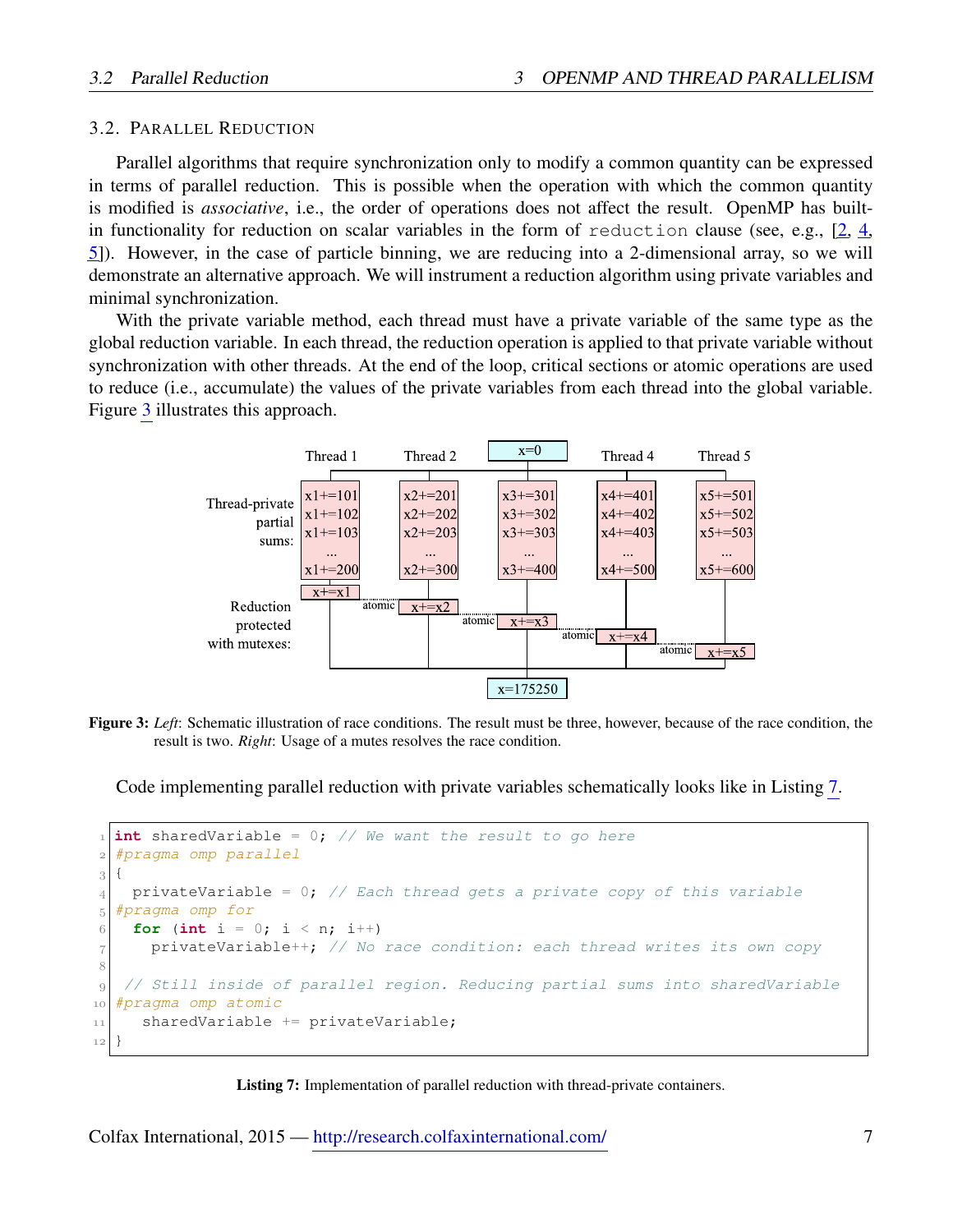Obviously, we still have the construct #pragma omp atomic in the code. However, this construct is outside of the innermost loop. So atomic operations in Listing [7](#page-6-2) will be performed only  $T$  times, whereas if we did it as in Listing [5,](#page-5-0) atomic operations would be performed n times. Here T is the number of threads and  $n$  is the number of loop iterations. Therefore, parallel reduction discussed here works well only if the loop count n is much greater than the number of threads  $T$ . This condition is certainly true for our binning code for an Intel Xeon Phi coprocessor where T is up to 244 and  $n = 2^{27}$ .

Listing [8](#page-7-0) shows an implementation of the binning algorithm where we use parallel reduction.

```
 void BinParticles_1(const InputDataType & inputData, BinsType & outputBins) {
     // Thread-parallel implementation. Race conditions are avoided by using
_3 // parallel reduction with thread-private containers
 #pragma omp parallel
5 \mid \{ // Declare thread-private containers for bins
7 BinsType threadPrivateBins;
8 for (int i = 0; i < nBinsX; i++)
|9| for (int \dot{1} = 0; \dot{1} < \text{nBinsY}; \dot{1}^{++})
_{10} threadPrivateBins[i][j] = 0;
11 // Loop through all bunches of particles
_{13} #pragma omp for
f_{14} for (int i = 0; i < inputData.numDataPoints; i++) {
15 // Transforming from cylindrical to Cartesian coordinates:
\text{const} FTYPE x = \text{inputData.r[i] * COS}(\text{inputData.php[i])};17 const FTYPE y = inputData.r[i]*SIM(inputData.php[i]);^{\rm 18}|19| // Calculating the bin numbers for these coordinates:
|20| const int iX = int ((x - xMin) *binsPerUnitX);
|21| const int iY = int ((y - yMin) *binsPerUnitY);
22
|23| // Incrementing the appropriate bin in the thread-private counter:
|24| threadPrivateBins[iX][iY]++;
25 }
 // Reduction outside the parallel loop
|27| for(int i = 0; i < nBinsX; i++)
\log | for(int \vec{j} = 0; \vec{j} < \text{nBinsY}; \vec{j}++) {
 #pragma omp atomic
_{30} outputBins[i][j] += threadPrivateBins[i][j];
3<sup>1</sup> }
|3^2| }
33
```
Listing 8: Binning code. Parallel and correct implementation using reduction with thread-private containers.

Just like in Listing [7,](#page-6-2) we start the parallel region and inside of it declare a container for the partial sums. Such a container is created in every thread. Inside the main loop in Line 14 we bin particles into these thread-private containers. There are no race conditions here because each thread writes into its own region of memory. After the main loop, we reduce the partial sums into the global sum and protect these increment operations with an atomic mutex.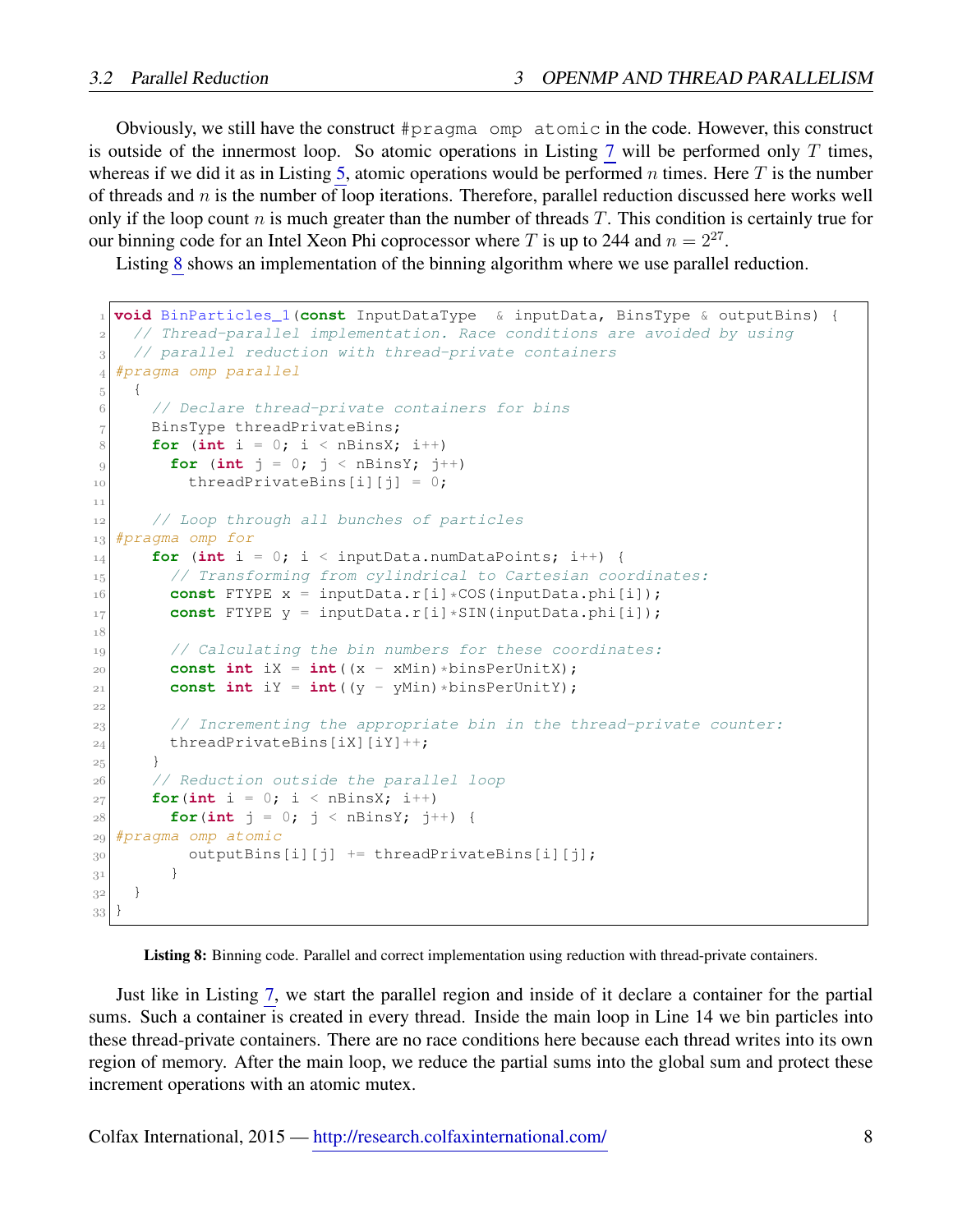# <span id="page-8-0"></span>4. PERFORMANCE

## <span id="page-8-1"></span>4.1. SYSTEM CONFIGURATION

All of the benchmarks presented in this section were taken on a [Colfax ProEdge](http://www.colfax-intl.com/nd/workstations/sxp8600.aspx)<sup>TM</sup> SXP8600 workstation based on a dual-socket Intel Xeon E5-2697 v2 processor (12 cores per socket, 24 physical cores with two-way hyper-threading). The Intel Xeon Phi coprocessor benchmarks presented in this section were taken using native execution on 7120P Xeon Phi coprocessor (61 physical cores with four-way hardwarethreading) installed in that system. The Xeon Phi benchmarks are taken using the coprocessor alone, i.e., the CPU was not computing in tandem with the coprocessor. For compilation we used the Intel C++ compiler version 15.0.3.187 on a CentOS 7.0 Linux OS with Intel MPSS 3.5.

#### <span id="page-8-2"></span>4.2. PERFORMANCE BENCHMARKS OF PARTICLE BINNING

We benchmarked three versions of the code: the serial code from Listing [3,](#page-2-2) the parallel code with atomic constructs from Listing [6](#page-5-1) and the parallel code with reduction implemented using thread-private containers from Listing [8.](#page-7-0) For each benchmark the binning workload was repeated 10 times, and the average of the latter 8 iteration is reported. We chose to exclude the first two iterations because they tend to be much slower due to various initialization overheads on both Xeon CPUs and Xeon Phi Coprocessors. They do not represent sustained performance that is achieved if the application has a long execution time.

For all benchmarks, we used either double precision or single precision. For double precision, we had FTYPE==double, SIN==sin and COS=cos. For single precision, we had FTYPE==real, SIN==sinf and COS==cosf. Those are single-precision implementations of the sine and cosine functions, respectively. Note that in C++, sin and cos are overloaded only in namespace std, but not in the global namespace. Therefore, for single precision, the correct functions are either sinf and cosf, or std::sin and std::cos.

Figure [4](#page-8-3) reports the performance benchmarks of the binning algorithms. The performance is measured in MP/s, where  $1$  MP/s is  $10<sup>6</sup>$  particles binned per second.

<span id="page-8-3"></span>

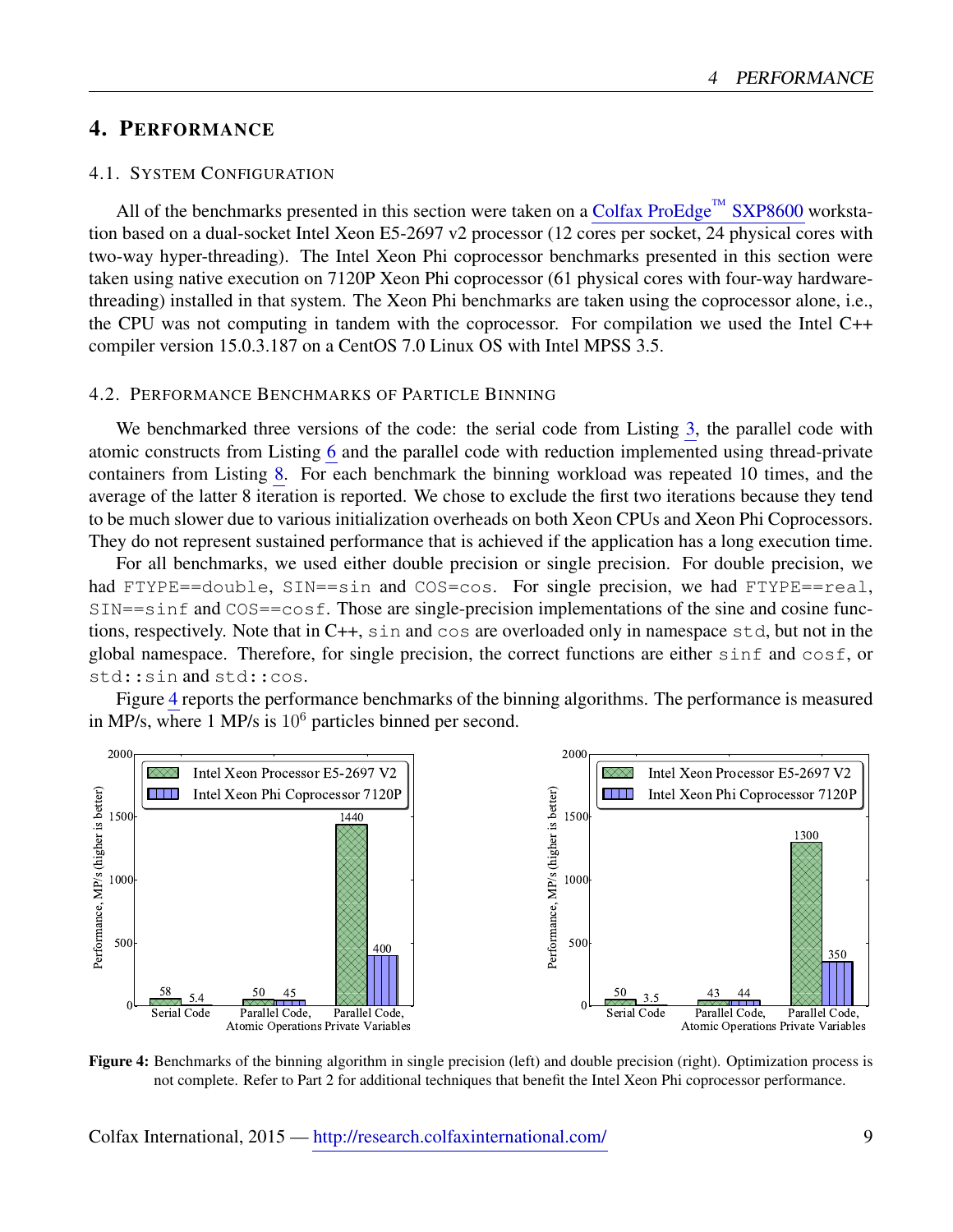# <span id="page-9-0"></span>5. WHAT'S NEXT

## <span id="page-9-1"></span>5.1. WHAT WE LEARNED

In this paper we introduced the parallel framework OpenMP that allows to add thread parallelism to applications for Intel Xeon processors and Intel Xeon Phi coprocessors featuring the MIC architecture. We discussed the concept of race conditions in thread-parallel applications and their resolution with mutexes. Then we introduced an optimization technique for parallel reduction which uses mutexes sparingly to achieve high parallel scalability.

We illustrated the optimization technique on an example that performs binning of particles based on their coordinates. The implementation with parallel reduction achieved a speedup of 25x on our 24-core Intel Xeon processor and a speedup of 72x (in single precision) and 100x (in double precision) on our 61-core Intel Xeon Phi coprocessor. These results show good parallel scalability for a code that is bound by the arithmetic throughput of the processor. Speedup in excess of 61x on the 61-core Xeon Phi is expected: each core in the coprocessor has 4 hardware threads that work in the dual-issue mode. That is, each hardware thread issues an instruction only every other cycle. Therefore, our baseline case, which is a single-threaded application, uses only 50% of the performance potential of one core.

#### <span id="page-9-2"></span>5.2. VECTORIZATION

Looking at the last sets of bars in the plots in Figure [4,](#page-8-3) one may wonder why the Intel Xeon Phi coprocessor yields less performance than an Intel Xeon processor. The answer is that the optimization process is not complete. While we achieved thread parallelism to utilize all cores, we do not yet use all the computational resources inside of each core. To get there, we must vectorize the code.

In Part 2 of this series of papers we will discuss an optimization technique called strip-mining that will help us to expose data parallelism in the code to the compiler and vectorize the binning application.

#### <span id="page-9-3"></span>5.3. MEMORY ALLOCATION FOR THREAD-PRIVATE VARIABLES

The containers for thread-private storage in our example were placed on the stack. Each thread in OpenMP has its own stack, and there is no penalty for simultaneously creating multiple containers on stacks of multiple threads. However, if we were to use heap allocation (e.g., using the call malloc or new), that could have resulted in a performance hit. That is because the heap address space is shared between all threads, so malloc serializes execution in order to maintain thread-safety. If the amount of parallel work is not very large, the overhead of serialization for heap memory allocation can ruin performance in user applications.

The same applies to allocatable arrays in Fortran. One must avoid using the call ALLOCATE inside parallel regions for the purpose of creating thread-private storage, because if the array is big enough, it will be allocated on the heap, incurring serialization overhead. This effect will be particularly heavy in the Intel MIC architecture where cores are numerous and run at a low clock speed.

But what if we had to allocate a storage container that is too large to fit on the stack? And what if we wanted to use the information in individual thread-private containers after the end of the parallel region? The short answer is that it can be done using a single large shared container with "private compartments" for each thread, but it is important to control false sharing with this approach. Read part 3 of this series of papers for more details.